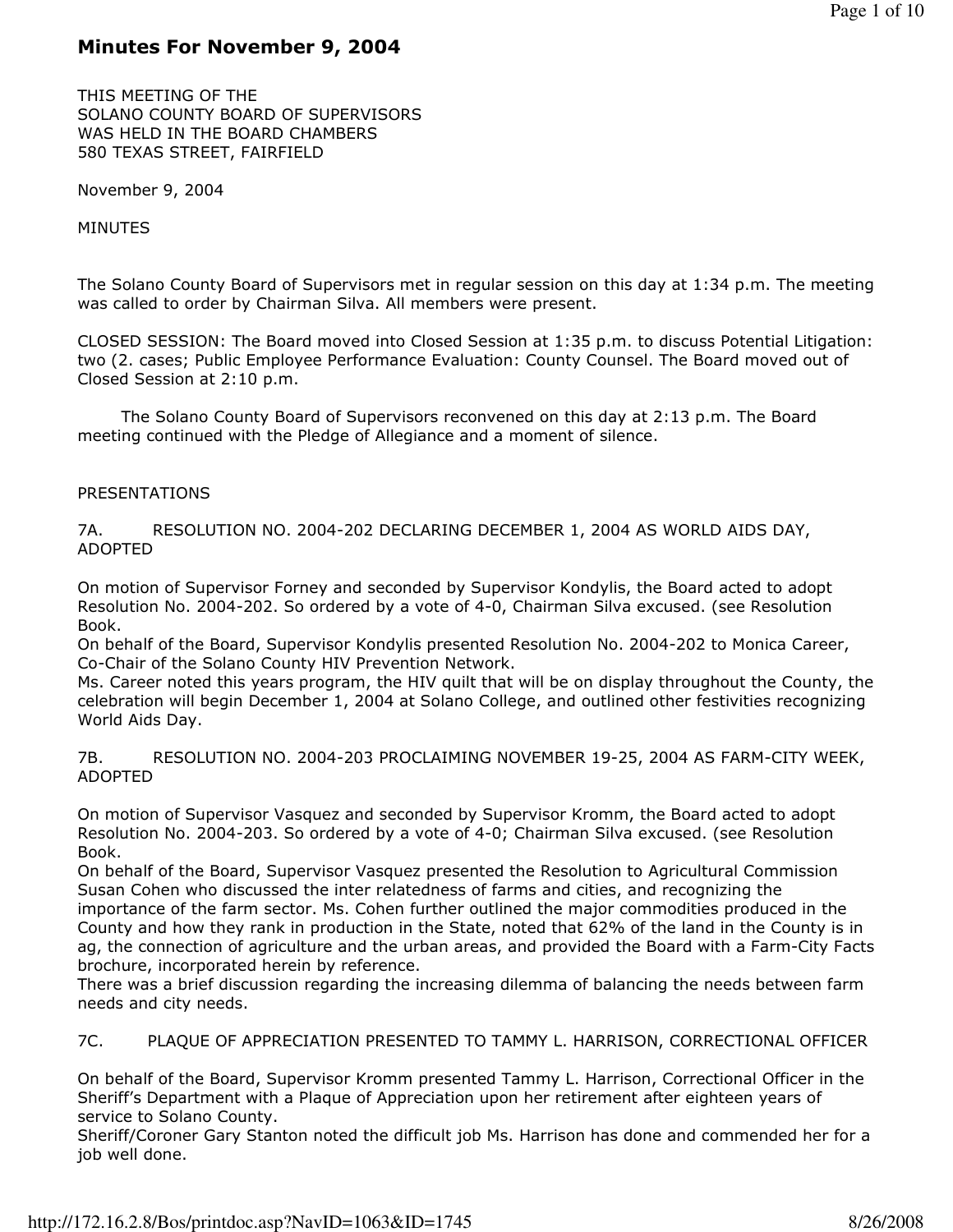### PUBLIC COMMENT ON CONSENT CALENDAR

15C. Approve a lease agreement for the Board of Supervisors and Veterans Services at the Greater Vallejo Recreation District Administrative Offices, 401 Amador Street, Vallejo, in amount of \$11,200 for remainder of FY 2004/05; authorize County Administrator to execute lease agreement and any amendments.

 Donald Tipton, Vallejo, questioned if a Supervisor's office is needed in Vallejo in light of the new County Administration Center facility in Fairfield, feels if all the Supervisors were in one office it would help eliminate the "North County/South County" stigmatism, and the funds that would be saved could be used for the Vallejo Veterans Building.

There was brief comment on the value of having the Vallejo offices.

### APPROVAL OF AGENDA

On motion of Chairman Silva and seconded by Supervisor Forney, the Board acted to approve the submitted Agenda, incorporated herein by reference, with the following modifications:

15A. Adopt resolution declaring portion of Assessor's Parcel Number 0129-240-090, Nut Tree Airport, Vacaville, surplus to needs of the County; set date for noticed/published hearing to consider selling the surplus property and related easement interests to City of Vacaville for total purchase price of \$351,000, removed from the Agenda.

19A. Adopt Resolution approving Solano County's Disadvantaged Business Enterprise (DBE) Program for Federally assisted transportation projects, and adopting a DBE goal of 9.9 percent for Federal Highway Administration assisted projects for Federal fiscal year 2004-05, removed from the Consent Calendar.

So ordered by a vote of 5-0.

### CONSENT CALENDAR

On motion of Supervisor Forney and seconded by Supervisor Kromm, the Board acted to approve the following Consent Calendar items by a vote of 5-0.

14. PROCLAMATIONS HONORING RYAN STROUD, KELLY COX, ALEX MILLER, REBEKAH SICK, TOM GELLER, AND JESSICA D. HOSFELT AS 2004 BOYS STATE/GIRLS STATE CITIZENS OF AMERICAN LEGION AUXILIARY UNIT 165, approved.

15B. THIRD AMENDMENT TO LEASE AGREEMENT FOR 354 PARKER STREET, VACAVILLE, as outlined in the Agenda Submittal from General Services dated November 2, 2004, incorporated herein by reference, approved and County Administrator authorized to sign said contract on behalf of Solano County.

15C. LEASE AGREEMENT WITH GREATER VALLEJO RECREATION DISTRICT RE OFFICE SPACE AT 401 AMADOR STREET, VALLEJO FOR BOARD OF SUPERVISORS AND VETERANS SERVICES, as outlined in the Agenda Submittal from General Services dated November 9, 2004, incorporated herein by reference, approved and County Administrator authorized to execute lease agreement and any amendments on behalf of Solano County.

16. CONTRACT AMENDMENT WITH ADVANCED BUSINESS SOFTWARE, INC. RE CONTRACT-TRACKING DATABASE, as outlined in the Agenda Submittal from Health and Social Services dated November 9, 2004, incorporated herein by reference, approved and Chairman authorized to sign said contract on behalf of Solano County.

17A. RESOLUTION NO. 2004-204 AMENDING ALLOCATION LIST (PROBATION), adopted. (see Resolution Book)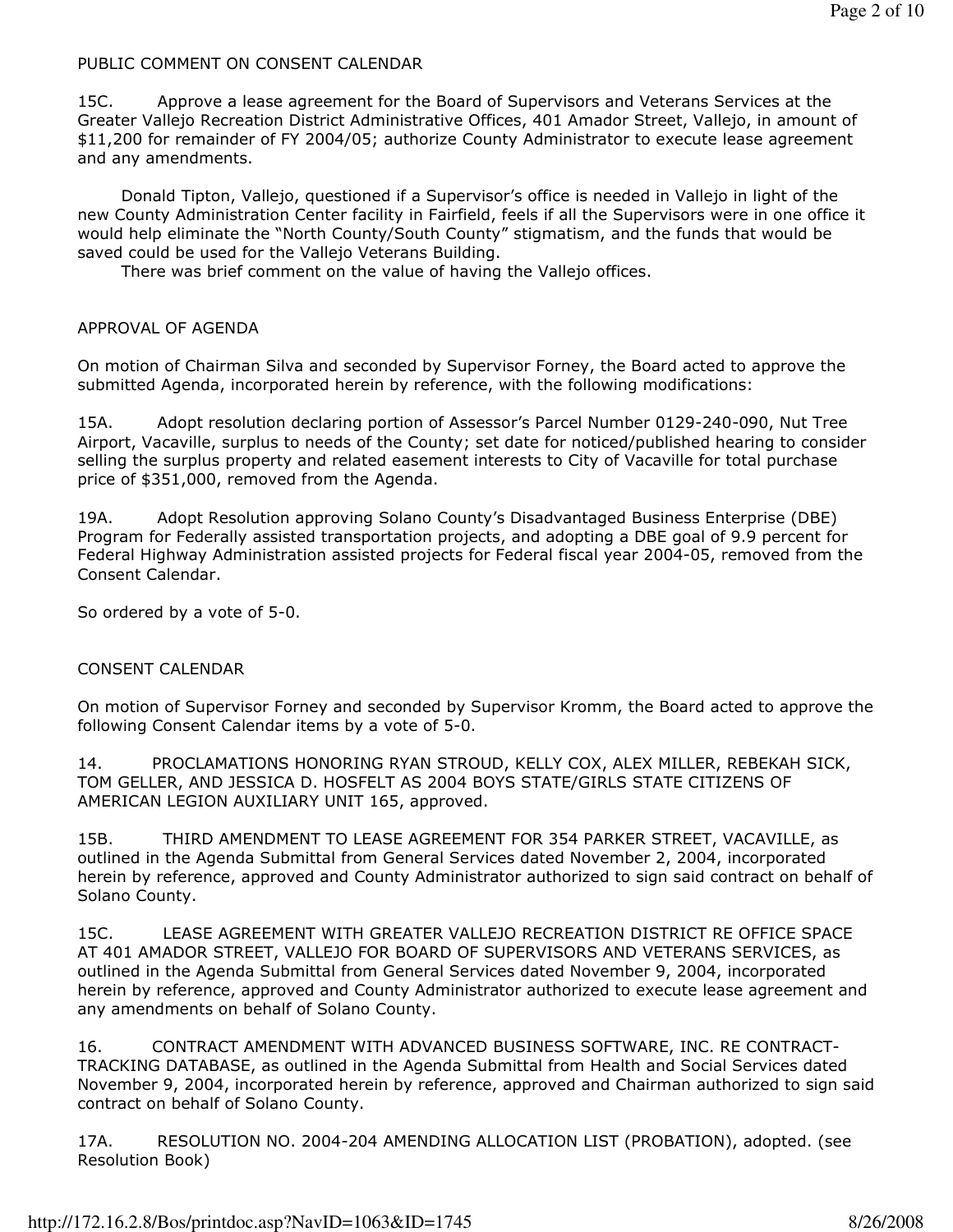17B. RESOLUTION NO. 2004-205 AMENDING ALLOCATION LIST (PROBATION - LIMITED TERM DEPUTY PROBATION OFFICER), adopted. (see Resolution Book)

APPROPRIATION TRANSFER IN THE AMOUNT OF \$46,200 IN UNANTICIPATED REVENUE, as outlined in the Agenda Submittal from Probation dated November 9, 2004, incorporated herein by reference, approved.

17C. RESOLUTION NO. 2004-206 APPROVING THE RECORDS RETENTION SCHEDULE OF THE PROBATION DEPARTMENT, adopted. (see Resolution Book)

18A. APPROPRIATION TRANSFER IN THE AMOUNT OF \$120,634 FROM SHERIFF CONTINGENCIES FUND TO AUTOMOBILE FINGERPRINT SPECIAL REVENUE FUND, AND ASSOCIATED APPROPRIATION TRANSFERS TO FACILITATE THE SYSTEM PURCHASE FROM THE SHERIFF'S FY 2004/05 CAL-ID PROGRAM BUDGET, as outlined in the Agenda Submittal from the Sheriff/Coroner dated November 9, 2004, incorporated herein by reference, approved.

18B. AGREEMENT WITH TRANSCOR AMERICA, LLC RE PRISONER TRANSPORT SERVICES, as outlined in the Agenda Submittal from Sheriff/Coroner dated November 9, 2004, incorporated herein by reference, approved and Chairman authorized to sign said contract on behalf of Solano County.

19B. RESOLUTION NO. 2004-208 IN SUPPORT OF SOLANO COUNTY DEPARTMENT OF RESOURCES MANAGEMENT REQUEST FOR FUNDING FROM THE STATE DEPARTMENT OF HEALTH SERVICES FOR A TWO-YEAR GRANT TERM FOR \$125,000, TO CONDUCT A WATER VULNERABILITY STUDY, adopted. (see Resolution Book)

20. COOPERATIVE SERVICE AGREEMENT WITH US DEPARTMENT OF AGRICULTURE (USDA) RE WILDLIFE SERVICES SPECIALISTS, as outlined in the Agenda Submittal from Agriculture Department dated November 9, 2004, incorporated herein by reference, approved and Agricultural Commissioner/Sealer authorized to sign agreement and any amendments on behalf of Solano County.

SPECIAL DISTRICTS GOVERNED BY THE BOARD OF SUPERVISORS: Rural North Vacaville Water District

21A and B. Minutes regarding this matter are contained in the Rural North Vacaville Water District Minutes Book.

### **ORDERS**

19A. RESOLUTION NO. 2004-207 ADOPTING SOLANO COUNTY'S DISADVANTAGED BUSINESS ENTERPRISE (DBE) PROGRAM FOR FEDERALLY ASSISTED TRANSPORTATION PROJECTS, AND ADOPTING A DBE GOAL OF 9.9 PERCENT FOR FEDERAL HIGHWAY ADMINISTRATION ASSISTED PROJECTS FOR FEDERAL FISCAL YEAR 2004-05, ADOPTED

The Board was provided with an Agenda Submittal from Resources Management/Public Works Division dated November 9, 2004, incorporated herein by reference, regarding the County Disadvantaged Business Enterprise (DBE) Program.

Responding to questions posed by Supervisor Kromm regarding contracting activities at the Nut Tree Airport, questioned where there is not a general DBE goal policy for anything involving Federal money, and suggested having a County wide DBE goal policy to cover any potential Federal contracting activities to expand opportunities for disadvantaged businesses, responding Leo Flores, Engineering Services Supervisors, noted DBE goals are set for specific projects that are determined annually, and that DBE goals can differ since they are set agency by agency.

Responding to the suggestions by Supervisor Kromm, Paul Wiese, Department of Resources Management/Public Works Division, noted the department looked at the requirements for transportation projects, further research will be done to see if DBE goals could be incorporated into a larger program, but whatever is done must meet the exact requirements.

Chairman Silva noted this type of umbrella policy must be larger than just transportation projects.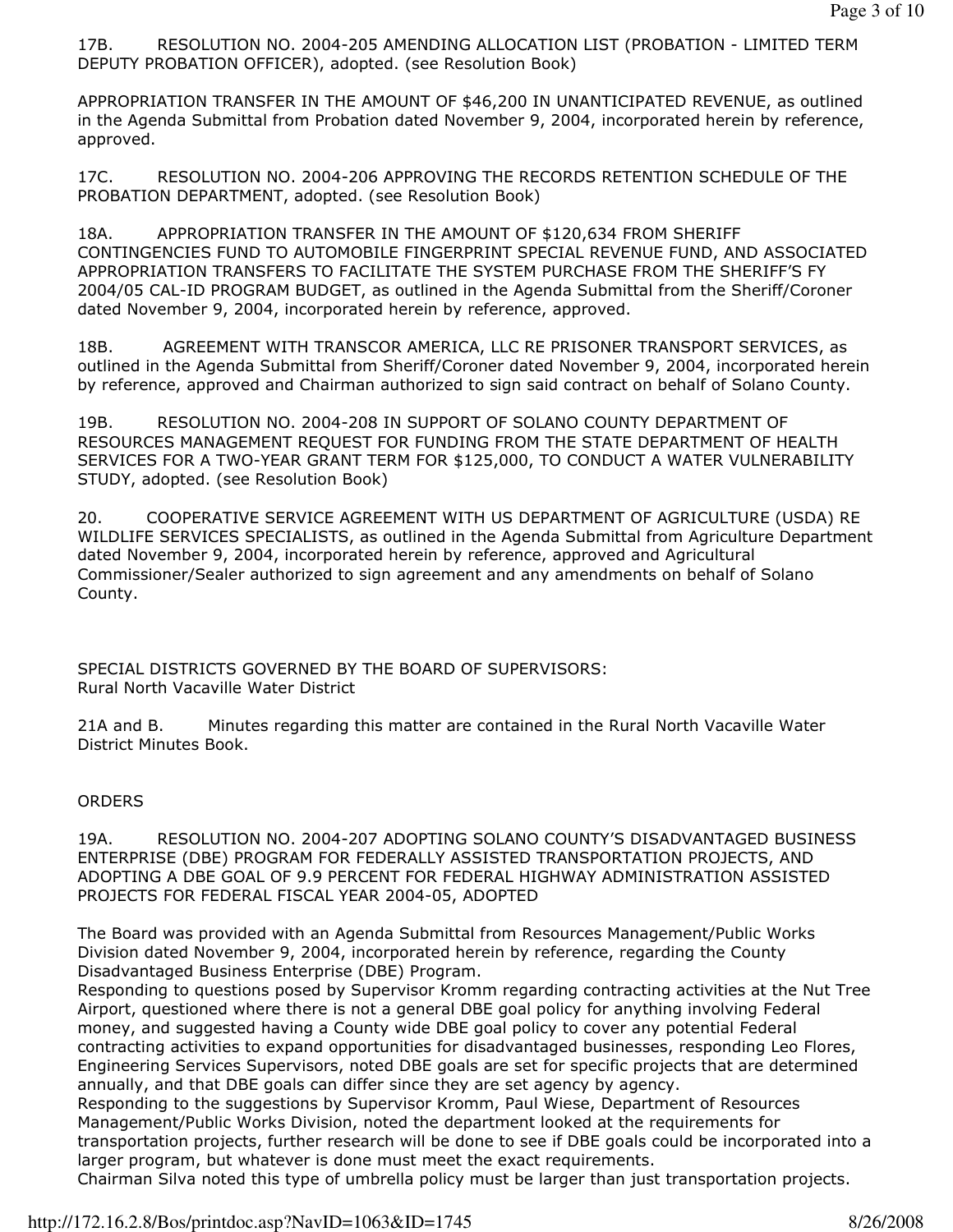On motion of Supervisor Kromm and seconded by Supervisor Forney, the Board acted to adopt Resolution No. 2004-207. So ordered by a vote of 5-0. (see Resolution Book)

23. EVENT PLANS TO COMMEMORATE THE COMPLETION AND GRAND OPENING OF THE SOLANO COUNTY GOVERNMENT CENTER, RECEIVED

PROCEEDS FROM THE EVENT TO BE DONATED TO THE SOLANO COMMUNITY FOUNDATION

County Architect Kanon Artiche reviewed the information contained in the Agenda Submittal from his department dated November 9, 2004, incorporated herein by reference, regarding plans for the celebrations to commemorate the completion and grand opening of the new County Administration Center (CAC) through a visual presentation, incorporated herein by reference. The visual presentation began with the Phased Move-In Schedule, Scheduled Events and Commemorations, Dedication of Solano County Government Center, the Gala Benefit Dinner, Dedicate Proceeds from the Gala, Solano County Government Center Community Celebration, and Community Celebration Events.

Responding to questions posed by Supervisor Kromm regarding not pressuring the artists to have work in place by December 16th, the event planner and the desire to have a local planner, who would be doing the food, Mr. Artiche agrees the artists should ensure a good long term installation and not necessarily meet the December 16th date and will be a focus of the March event, noted the event planner for the Gala is Events of Folsom, discussed the extensive recruiting efforts for an event planner that began with local vendors, and challenges to this event. Mr. Artiche noted Buckhorn Catering would be providing the food and featuring local vintners.

The Supervisors commended staff and the committee for using local people where possible, for all the extra work being done by staff, and the extensive intricacies of this event.

There was a brief discussion regarding music for the Gala and the March event that will include a large number of local service groups, Travis Air Force Base, and local schools.

There was consensus by the Board to conduct the community event that will be held in the plaza in April.

On motion of Supervisor Kromm and seconded by Supervisor Forney, the Board acted to receive the information regarding celebration plans, and to authorize any proceeds from the Gala be donated to the Solano Community Foundation. So ordered by a vote of 5-0.

24A. NEGATIVE DECLARATION OF ENVIRONMENTAL IMPACT RE BUSINESS AND PROFESSIONAL OFFICE (C-O) DISTRICT ZONING CODE AMENDMENTS, ADOPTED

 ORDINANCE NO. 1653 AMENDING CHAPTER 28 OF THE SOLANO COUNTY CODE ADDING MERCHANDISE SHOWROOM, RESEARCH AND DEVELOPMENT AND COMPONENT ASSEMBLY AND INDOOR GENERAL STORAGE AS ALLOWED USES UNDER BUSINESS AND PROFESSIONAL OFFICE (C-O. DISTRICTS; ADDING MERCHANDISE SHOWROOM TO DEFINITIONS; AND ADDING PARKING REQUIREMENTS FOR GENERAL STORAGE, RESEARCH AND DEVELOPMENT, AND COMPONENT ASSEMBLY USES, ADOPTED

On motion of Supervisor Kondylis and seconded by Supervisor Kromm, the Board directed that the proposed ordinance be read by title only. So ordered by a vote of 4-0; Supervisor Vasquez excused. Chairman Silva opened the public hearing.

Mike Yankovich, Resources Management, reviewed the information contained in the Agenda Submittal from his department dated November 9, 2004, incorporated herein by reference, regarding amending Chapter 28 to add Merchandise Showroom, Research and Development and Component Assembly, and Indoor General Storage, and noted this ordinance will only affect the Cordelia area only.

Responding to questions posed by Supervisor Kondylis regarding billboards, Mr. Yankovich noted billboards would not be allowed on these properties.

As there was no one further who wished to speak on this matter, the public hearing was closed.

 On motion of Supervisor Kromm and seconded by Supervisor Forney, the Board acted to adopt a Negative Declaration of Environmental Impact and Ordinance No. 1653. So ordered by a vote of 5- 0.

INTRODUCTION OF ANDREW SWANSON AS THE NUT TREE AIRPORT MANAGER

Pam Ogle, Assistant Director of General Services, introduced Andrew Swanson the new Nut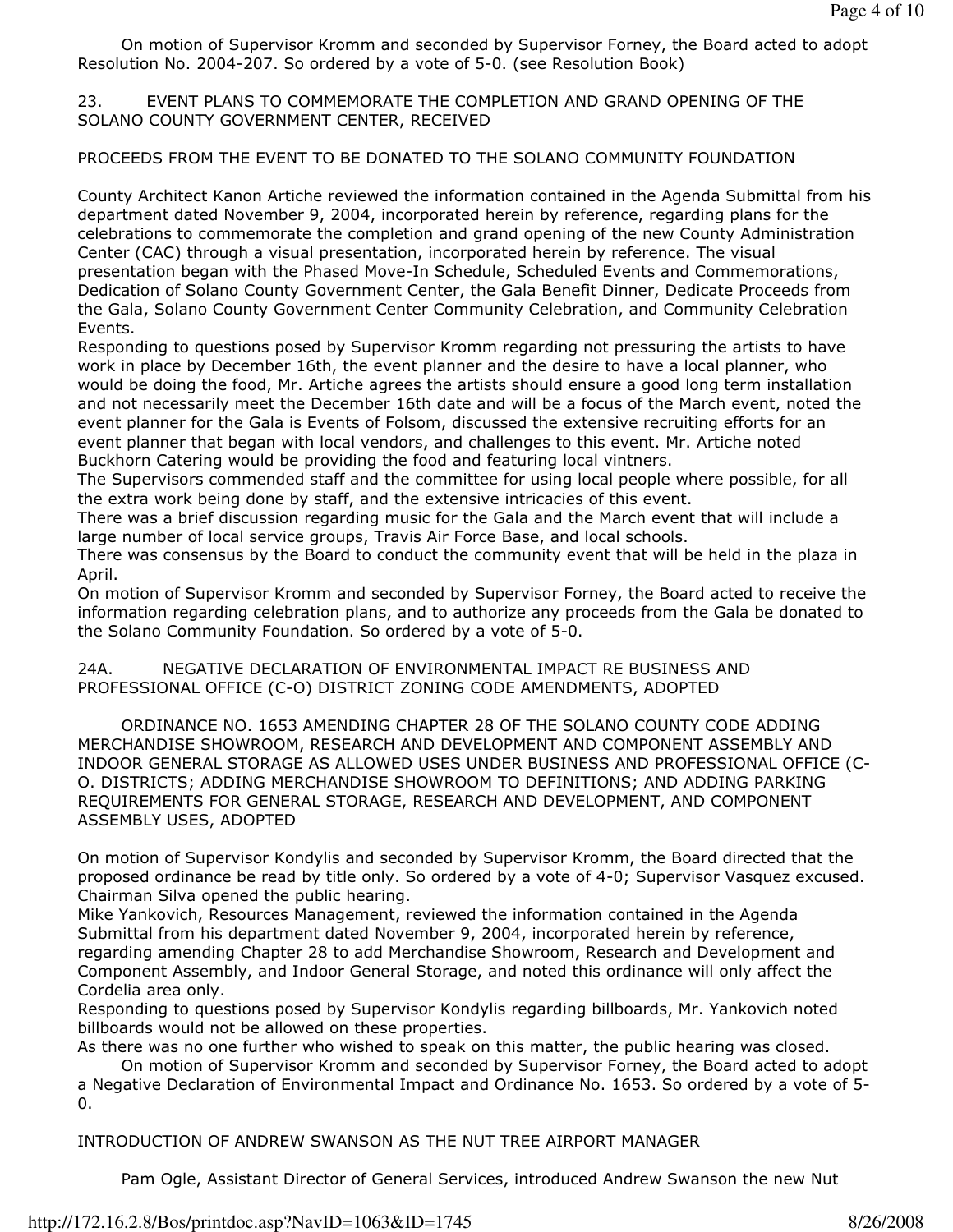Tree Airport Manager, and outlined a brief professional history as outlined in the press release, incorporated herein by reference.

24B. RESOLUTION NO. 2004-209 APPROVAL OF USE PERMIT APPLICATION NO. 7-04-08 OF KPIX/DAVID EVANS AND ASSOCIATES, ADOPTED

Chairman Silva opened the public hearing.

Planner Alex Morin, Resources Management, reviewed the information contained in the Agenda Submittal from his department dated November 9, 2004, incorporated herein by reference, regarding a proposal by KPIX television to replace an existing microwave relay tower with a Doppler Weather Radar Facility through a visual presentation, incorporated herein by reference. The additional conditions imposed by the Planning Commission relate to changing the color of the tower from white to gray, and the operating angle of the antenna to zero degrees horizontal.

Responding to questions posed by Supervisor Vasquez regarding the color of the ball on the tower, Mr. Morin noted the ball would be white, not the tower. In the summer, the Planning Commission believes the gray would reduce the visibility of the tower on the Mt. Vaca ridgeline.

Responding to questions posed by Supervisor Kondylis regarding why the insistence on white, if the tower would have a red light on top, Deborah Stein, Attorney for KPIX, noted white is the standard color of these towers, discussed the problems in turning off the facility for several weeks to paint the tower and maintaining the paint when the tower is in place, and the reduction of aviation visibility if the tower is painted gray. Ms. Stein noted the tower is less than 200 feet high so a red light is not required.

There was a brief discussion regarding the difficulties and risks of painting a tower that is 123 feet in the air.

Supervisor Forney questioned if all other towers in the area are going to be required to be painted gray, Mike Yankovich, Resources Management, noted as new sites are developed the antennas will be required to be compatible with the background.

Mr. Morin continued his presentation with the operating angle of the antenna, the required and additional radiation studies for safety, the need for a negative two degrees angle of operation and the additional studies associated with this finding.

Ms. Stein noted the current request seeking permission to only drop one degree below the horizon, which will meet the County's requirements for Public Health and Occupational Safety, the need to drop the one degree to provide better information to determine the weather, and the new information that the Planning Commission did not review.

Supervisor Kondylis posed questions where are the people that had voiced concerns at the Planning Commission meetings, Ms. Stein noted the concerns have or will be resolved, and discussed the Interference Report voluntarily done by KPIX, and the desire of KPIX to work with everyone and with Mr. May.

Responding to questions posed by Supervisor Vasquez relative to licensed and unlicensed users, Ms. Stein discussed unassigned frequency uses, interference.

Ms. Stein noted the two conditions that were imposed will have an impact on the operation of the antenna, discussed the antenna orientation in relation to other antennas in the area and requested language changes to "a maximum negative elevation of no more than one degree". Ms. Stein discussed the differences between the zero and negative one degree, the added benefits to detecting storms, discussed the distance and the highly direction signal eliminating public exposure to the radar, the County methodology determining compliance with exposure standards, conservative assumptions by KPIX to determine compliance with exposure standards as outlined in the new report that the Planning Commission did not have when adding the additional conditions. Relative to the color of the paint, the Planning Commission felt gray would be less visible from I-80 and more attractive than white, the legal standards require if the structure is within ¾ mile of a scenic road then the scenic road element applies farther away the structure must be consistent within the surrounding area. This tower is not within 34 mile of a scenic road, the tower can be seen from portions of I-80, it is difficult to distinguish the individual antennas, and with antennas closer to I-80 it is hard to distinguish colors, and discussed the potential of harming agricultural and water shed lands if the scenic road requirements are applied. This project is consistent with the environment, it is difficult to distinguish the colors, white does not stay white for long, this tower is not more prominent than many other towers currently there, impacts on public welfare if the tower is painted and repainted, potential impacts on aviation safety, potential detrimental impacts from loss of information when the tower is shut down for painting; Ms. Stein summarized feels white is the safest color and requested the condition regarding color be eliminated, and that the condition regarding the antenna orientation be amended to allow operation of the antenna one degree below the horizon.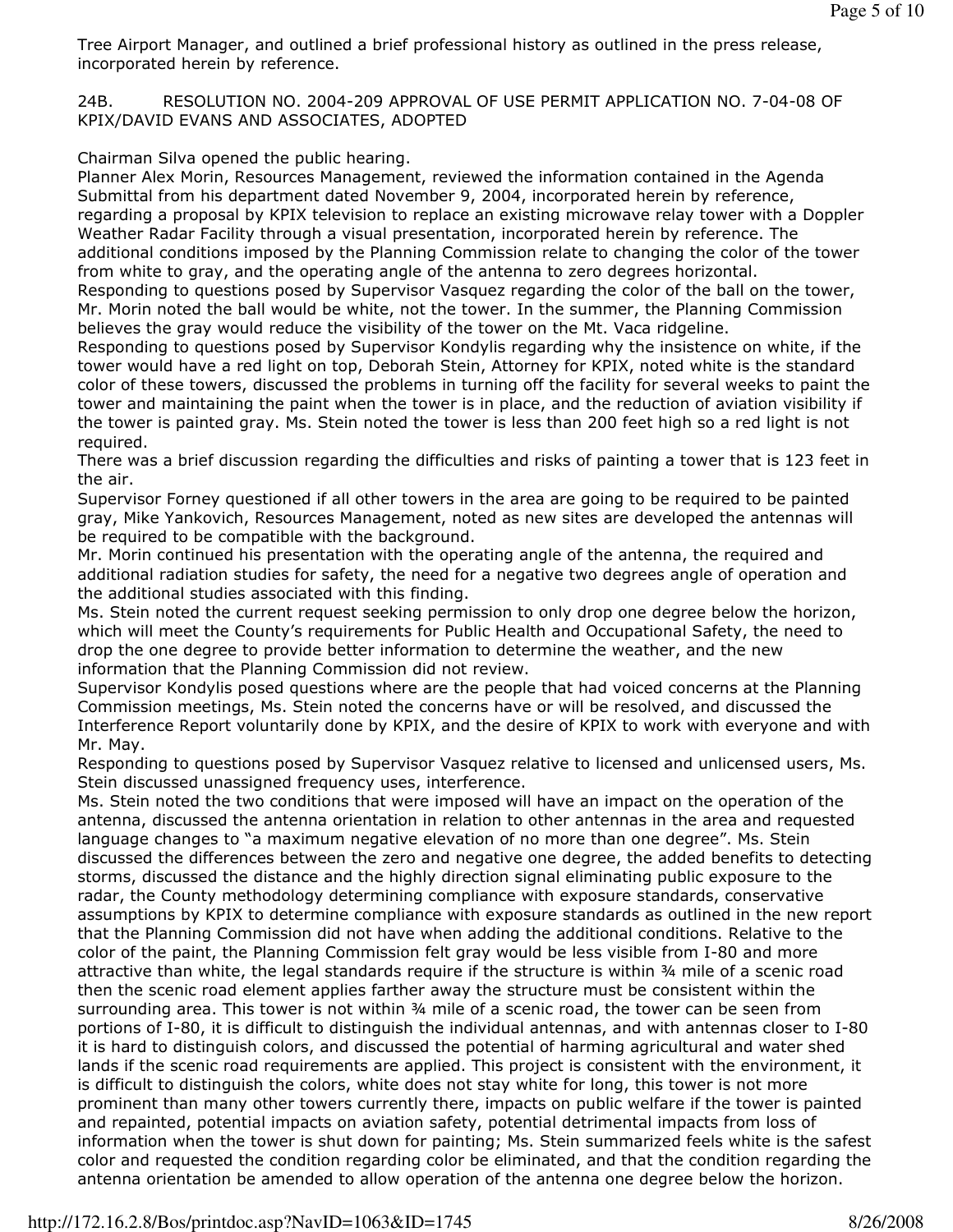As there was no one further who wished to speak on this matter, the public hearing was closed. Supervisor Kromm noted visiting the site, feels the issue of painting is inconsequential, and based on the information is comfortable with allowing the operation at the maximum negative elevation of no more than one degree relative to the horizon, and feels this tower will be a benefit to the County. Supervisor Kondylis requested the two issues be separated feels the color can be done very easily during our long periods of good weather.

Chairman Silva noted the difficulties and the risks of painting such a tower that is twenty feet wide and 110 feet in the air.

 On motion of Supervisor Kromm and seconded by Supervisor Vasquez, the Board acted to adopt a Negative Declaration of Environmental Impacts and approve the use permit allowing the color of the tower to remain white. So ordered by a vote of 4-1, Supervisor Kondylis voted no.

 On motion of Supervisor Kromm and seconded by Supervisor Vasquez, the Board acted to adopt Resolution No. 2004-209 Approval of Use Permit Application No. U-04-08 of KPIX/David Evans and Associates, a Negative Declaration of Environmental Impacts and allowing the operation at the maximum negative elevation of no more than one degree relative to the horizon. So ordered by a vote of 5-0. (see Resolution Book)

SPECIAL DISTRICTS GOVERNED BY THE BOARD OF SUPERVISORS: Rural North Vacaville Water District

24A and B. Minutes regarding this matter are contained in the Rural North Vacaville Water District Minutes Book.

APPOINTMENTS/RESIGNATIONS TO BOARDS AND COMMISSIONS:

 On motion of Supervisor Kondylis and seconded by Supervisor Vasquez, the Board acted to approve the following appointments and/or resignations to Boards and Commissions. So ordered by a vote of 5-0.

26. SUE KING REAPPOINTED TO THE IN-HOME SUPPORTIVE SERVICES (IHSS) PUBLIC AUTHORITY ADVISORY COMMITTEE, as outlined in the Agenda Submittal from Health and Social Services dated November 9, 2004, incorporated herein by reference, approved.

CLOSED SESSION - The Board moved into Closed Session at 4:35 p.m. to discuss Meet and Confer: All Bargaining Units with Craig Jory, Chief Negotiator. The Board moved out of Closed Session at 5:40 p.m.

28. ORDINANCE REGARDING REFUSE AND GARBAGE ADOPTED ON FIRST READING; SECOND READING SET FOR DECEMBER 7, 2004

Scheduled on the agenda for this day was consideration of a proposed ordinance, which would amend Chapter 23 of the Solano County Code relating to refuse and garbage.

On motion of Supervisor Forney and seconded by Supervisor Kromm, the Board directed that the proposed ordinance be read by title only. So ordered by a vote of 5-0.

Terry Schmidtbauer, Environmental Health Manager with Resources Management, replaced Exhibit A, incorporated herein by reference.

Responding to questions posed by Chairman Silva relative to the issues in the ordinance being circulated at the public meetings, Mr. Schmidtbauer noted the amendments showing the mandatory service area and the exemptions were circulated and discussed in detail in the Vacaville and Fairfield/Suisun area meetings.

Mr. Schmidtbauer provided the Board with the Garbage Contract Boundary Map and Attachment D to Garbage Contracts, incorporated herein by reference, and reviewed the proposed ordinance changes as presented at the public meetings as outlined on a summary incorporated herein.

County Counsel Dennis Bunting noted the Board must be satisfied that the material aspects of the changes to the ordinance were discussed and the public had the opportunity to address the issues at the public meetings, then the replacement Attachment A can be accepted and continue the hearing. Responding to questions posed by Supervisor Kondylis regarding if this to be a franchise or a service agreement, and what is the legal authority for not doing an RFP, Mr. Schmidtbauer noted the ordinance is being written to pertain to either a franchise or service agreement. Mr. Bunting noted this is an interim measure for the next 5 years, at the end of this term there will be an RFP, this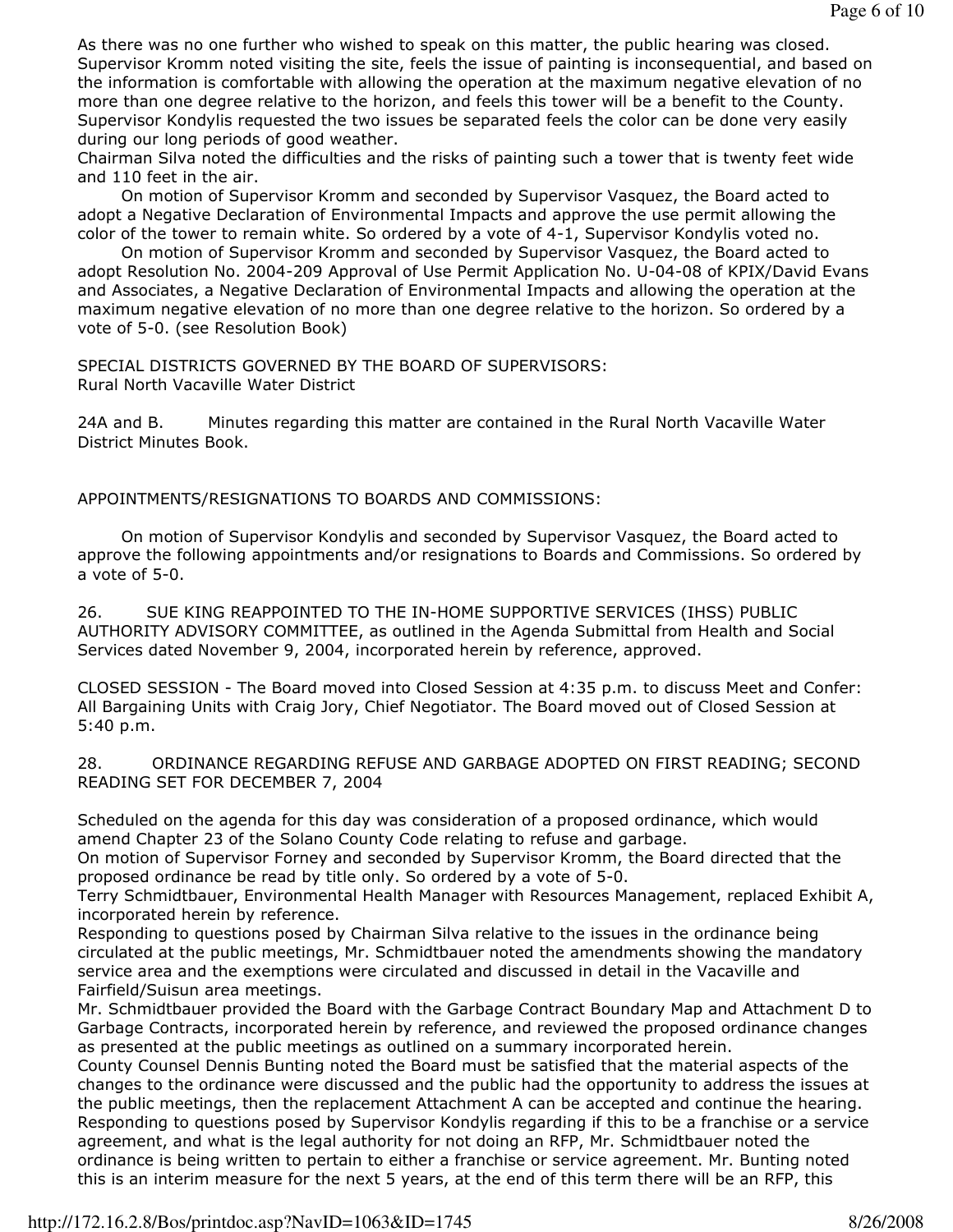basically is a 5-year notice to comply with the Public Resource Code, and discussed the current implied 5 year contracts with the providers, and that there will be an RFP at the end of the 10 year period, and reviewed a history of garbage collection in the County, State requirements to reduce waste and formalized agreements.

There was consensus to proceed with the public hearing.

Chairman Silva opened the public hearing.

Mr. Schmidtbauer presented a visual presentation titled "Revision Chapter 23, Solid Waste Ordinance", incorporated herein by reference. The presentation included Changes to Proposed Amendments.

There was a brief discussion regarding mandated waste reductions, diversion rates, the 1998 baseline, and the non-compliant fine of \$10,000 per day.

Mr. Schmidtbauer continued the presentation with a brief background, the County's Diversion Status, Public Input, Recommended Changes,

Harry Englebright, Resources Management, continued the visual presentation by outlining the Service Area Boundaries, Mandatory Service Areas, and Exemptions from Mandatory Service Areas, Exemption Criteria, Exemption Fee Determination, and Recommendations to the Board.

Responding to questions posed by Supervisor Kondylis regarding not meeting the 50% reduction requirement, Mr. Englebright noted the County could be fined up to \$10,000 per day. Currently the County has gotten an extension to meet the goal, and as part of the extension, the County agreed to enter into formal agreements with the service providers to get the programs in place and get some uniform recording to demonstrate we can meet the requirements.

There was a discussion regarding the exemption process and showing ways of meeting the diversion requirements through documentation, and not being in compliance since 2000.

There was a brief discussion regarding requirements for diversion, increasing recycling showing a "good faith" effort for diversion, and the exemption request form.

Bernard Riehl, Vacaville, noted his objections to mandatory garbage, the small amount of garbage he generates, measures he takes to recycle, feels he should be exempt, should only be charged when there is garbage to pickup, and questioned hw there will be a 50% reduction in garbage when there is a 50% increase in population.

There was a brief discussion regarding the population increases and how that is factored into the calculations for the diversion rates each year, and how the calculation is based on a per person basis.

Ken Tilly, Vacaville, currently subscribes to Vacaville Sanitary services, noted objection that Vacaville Sanitary does not currently pick up his garbage curbside that he has to take his garbage 1  $\frac{1}{2}$  miles down to Mix Canyon Road to a pickup site, suggestions to correct that problem and to reduce rates for people that have to cart their own garbage, differences between current and new subscribers, asked that current subscribers be allowed to use smaller containers for recyclables to encourage continued recycling.

Responding to questions posed by Supervisor Kromm regarding negotiating for use of smaller trucks in the Mix Canyon and the hill areas around Vacaville, Narcisa Untal, Senior Planner Resources Management, noted there is a pup truck service in the Fairfield Suisun area available at an additional cost. The issue was reviewed with Vacaville Sanitary, but with high costs it was determined not to go forward with that service. Vacaville Sanitary has agreed to charge \$5.00 per quarter mile off the public road for closer pickup services.

Supervisor Kondylis voiced concern regarding what the recycling incentive is when the garbage company is making people take 96 gallon toters.

Supervisor Vasquez noted there are problems for citizens getting the toters up and down their driveways on Mix Canyon Road.

Benjamin Davenport, Vacaville, noted opposition to changing the ordinance, and feels if there are changes that everyone should be included, not just stop at the 5 acre size; voiced concern with garbage trucks coming from all over the bay area dumping here, and voiced concern regarding State control.

Bob Hanson, Tolenas, feels mandatory garbage will not divert waste from the landfills, most rural residents handle green waste on their own property, recyclables are sold back for a profit, and feels this is a backdoor tax that should be submitted for public approval.

Ken Mathison, Allendale, noted recycles that are turned in at the Davis Street facility are noted on the receipt as trash, voiced concern with paying for something they already do, feels he should be exempt and explained actions he takes to reduce waste, suggested setting up a recycling center in the County, and would like to know the criteria for exemption.

June Guidotti, Suisun, discussed the garbage tipping fee the County receives from other jurisdictions dumping garbage here, discussed regulations outlined in Senate Bill 939, a waste energy site, and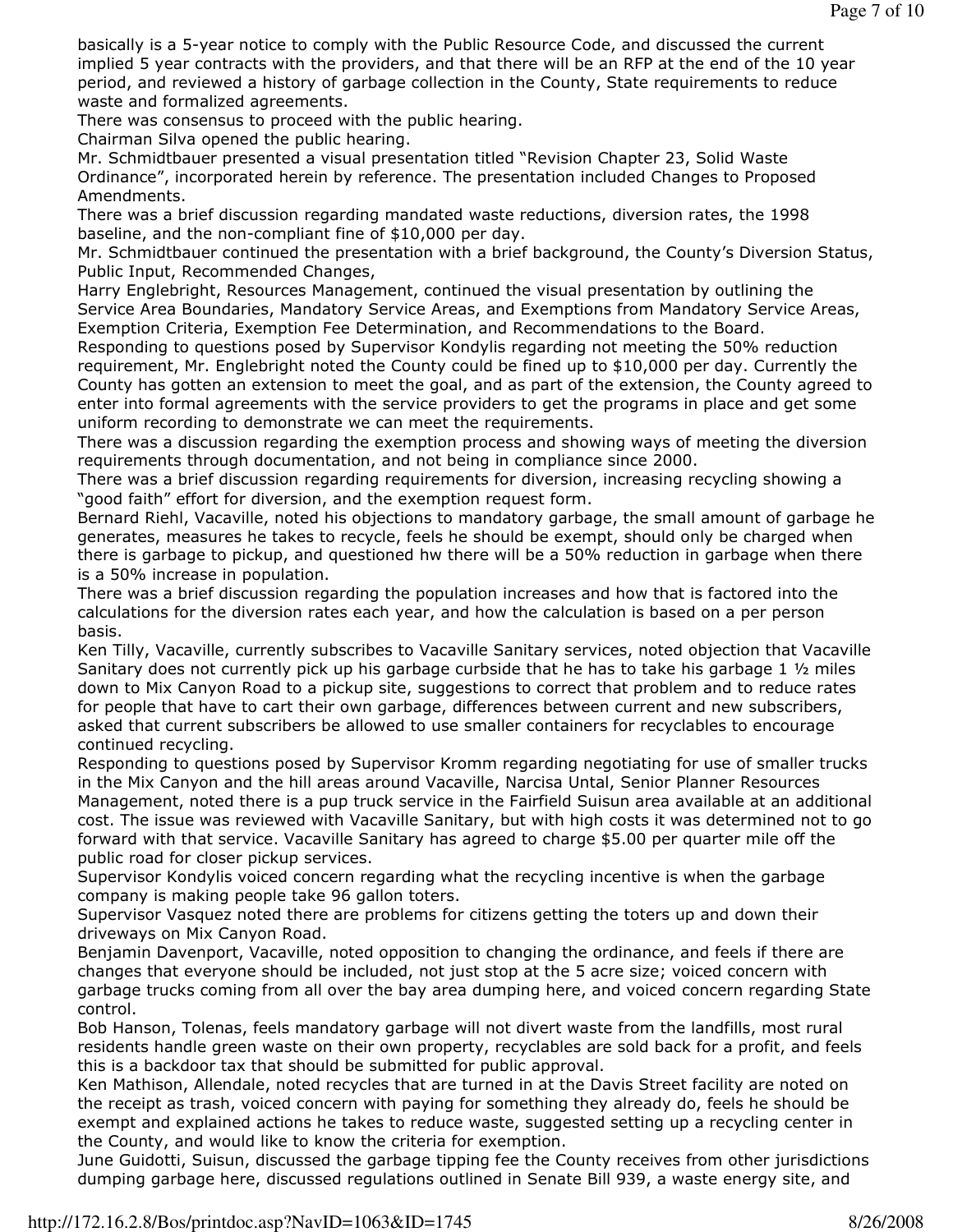noted a letter she submitted dated November 7, 2004 incorporated herein by reference, that included suggested changes, discussed requirements for Potrero Landfill expansion.

George Gaudet noted he recycles, composts, voiced concerned with hauling waste cans to the roadway for pickup, noted the toters must have wheels on them.

Hans Herb, Santa Rosa, represents the Independent Waste Recovery Association that is basically waste debris box haulers from construction sites, discussed the competitive bidding, and proposed an exemption for the debris box haulers. Mr. Herb discussed the practice for debris box haulers in Sonoma County, the value of competitive bidding, and exemptions for commercial debris boxes in other counties.

Supervisor Kromm posed questions on where it is written in the ordinance that construction debris boxes are prohibited, Terry Schmidtbauer, Resources Management noted these are exclusive agreements with the garbage companies and will prohibit independent haulers from operating. Supervisor Kondylis discussed the section, 23-32, relative to exclusive permits, Chairman Silva noted there is a typical franchise agreement.

As there was no one further who wished to speak on this matter, the public hearing was closed. Responding to questions posed by Chairman Silva regarding establishment of the 5 acre or less parcel, Harry Englebright, Resources Management, noted the criteria was based on the zoning district not necessarily on the parcel size, it is in areas where there are concentrations and density. Responding to questions posed by Supervisor Kromm regarding increasing diversion, in the calculation estimating recycling of green waste in rural areas, Ms. Untal noted even though more people are mandated for garbage pickup this will enable us to document the additional recycling in the area.

Responding to questions posed by Supervisor Kromm regarding the calculation for estimating recycling of green waste in rural areas, Mr. Englebright discussed the County base year was reset, how the State calculated the estimates for the base year, mandatory service will provide programs to separate out the recyclables resulting in less to dispose of and develop uniform reporting, requirements for the extension, and doing all to show a good faith effort.

Responding to questions posed by Supervisor Kromm regarding the exemption program and those costs, Mr. Schmidtbauer suggested a nominal \$25 annual fee for an exemption until further cost studies can be done for actual costs.

Supervisor Kromm noted that any fees must be set at the Board level in a public venue, and voiced concern with exclusive agreements.

Supervisor Kondylis voiced concern with exclusive agreements, feels we may be adding more garbage to the landfills, people are willing to recycle if it is convenient.

Chairman Silva noted not everyone is contentious recyclers, supports mandatory service, exemptions should apply to the garbage and recycling, noted Benicia does not charge for an exemption, discussed people dumping stuff, contentious people should have the opportunity to have the exemption from mandatory garbage service with no fee, and feels the garbage companies need to have smaller trucks to service hilly areas. Chairman Silva feels the County should move forward with mandatory garbage service since there is a good exemption program.

Supervisor Vasquez noted that for large parcels it is foolish to have them recycle yard waste since typically diversion is occurring on site, State mandates for diversion of recyclable products, the application of urban standards to rural areas, and endorses the exemption program.

Supervisor Forney feels many rural residents will qualify for the exemption, the exemption information will show the State the good faith efforts to divert waste in the County, and understands the State imposing these requirements.

Responding to questions posed by Supervisor Kondylis regarding the cities getting credit for rural residents recycling, the reduction in the city recycling as the County begins keeping track, Ms. Untal noted yes the cities do get that credit, discussed provisions if the agreements are approved to address the recyclables that are taken into the cities and compiling information garnered from surveys in the mandatory service areas.

There was a brief discussion regarding specific needs for each service area.

Responding to questions posed by Supervisor Kondylis regarding just contracting out for recyclables, Ms. Untal discussed determinations by the consultant prior to negotiations and due to low residency no one would bid on such a contract.

Supervisor Kromm feels the County should recycle, endorses the exemption process with no fee to apply, would like to include language for independent waste haulers to do work on construction sights.

Supervisor Kromm noted he is not comfortable with exclusive agreements, responding, County Counsel Dennis Bunting noted the agreements are contingent on the ordinance approval, suggested introducing the ordinance and give direction on what the agreements should include.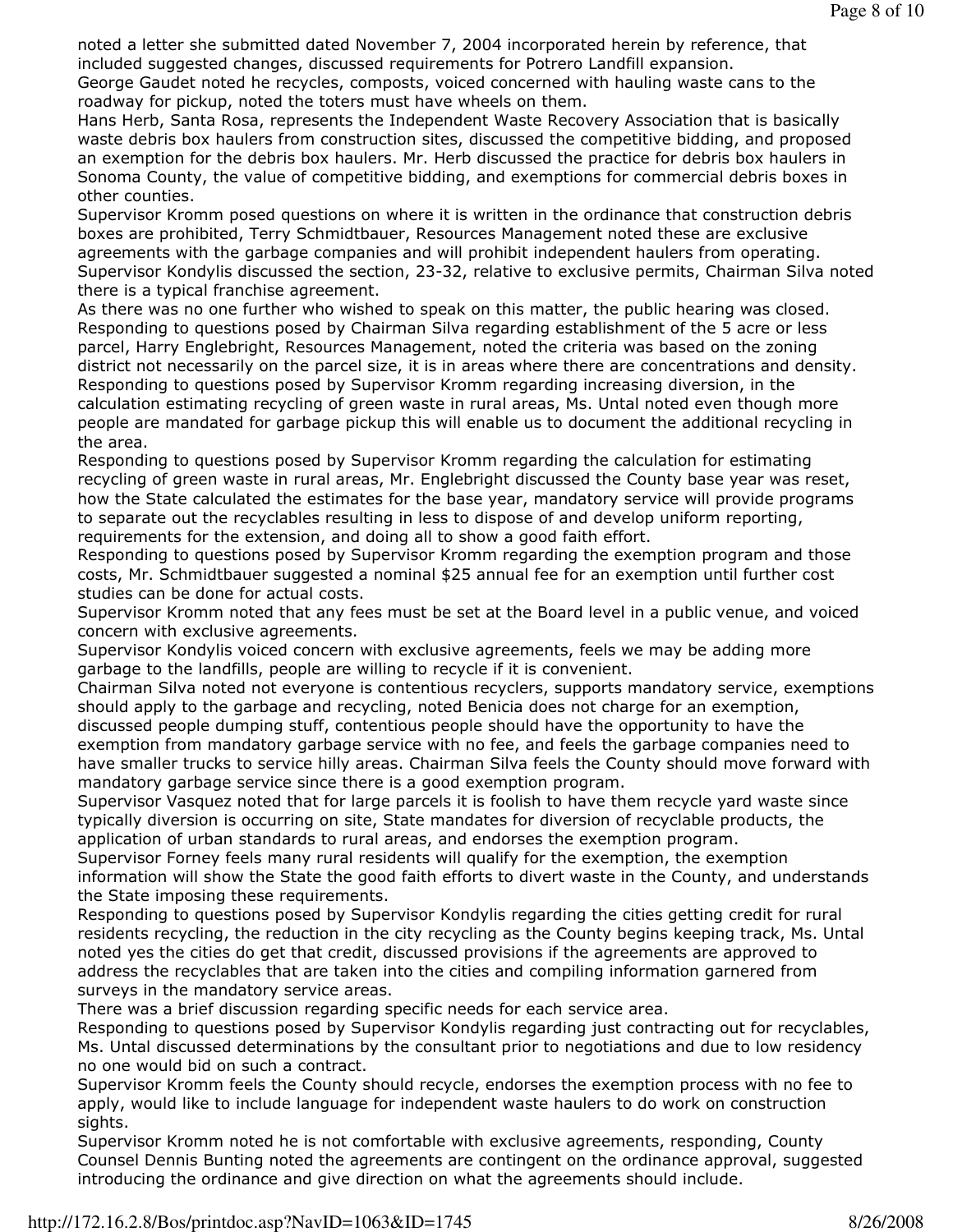Supervisor Kromm made the motion to move and amend the ordinance "with the intent there not to be exclusive contracts with providers", that later died for lack of a second.

Supervisor Kondylis read a portion of the ordinance that spells out the exclusivity of providers, feels the ordinance sets the right for the County to enter into exclusive service agreements, and opposes exclusive agreements.

Supervisor Kromm feels there should be exclusive agreements for typical residential and commercial pickup with the difference relative to construction site activities.

Mr. Bunting noted staff could be directed to come back with alternative language setting up the exclusive service agreement.

Responding to questions posed by Supervisor Kondylis regarding the absence of language of what can not be put in the garbage, i.e. television sets, Mr. Schmidtbauer noted the companies would spell out what could be put into their waste stream, and industry standards in State laws governing universal waste.

Supervisor Vasquez noted he is not concerned regarding exclusive agreements, the next five years would be exclusive given the intent of the past gentlemen's agreement, before an RFP would be issued.

The motion made by Supervisor Kromm died for lack of a second.

Supervisor Kondylis requested the gender references in the ordinance be corrected, and to add language regarding hazardous waste materials to comply with Federal and State laws. Supervisor Kondylis noted with the mandatory garbage the State should be restricting things like milk cartons that are not recyclable and other packaging that is not recyclable.

On motion of Chairman Silva and seconded by Supervisor Vasquez, the Board acted to adopted the proposed Ordinance and to include language changes to the ordinance, to adopt the definition of the mandatory service areas, and direct that no fees be charged for exemptions. So ordered by a vote of 4-1, Supervisor Kondylis voted no.

29. SERVICE AREA AGREEMENTS, RATES, AND ADMINISTRATIVE FEES FOR THE COLLECTION OF SOLID WASTE AND RECYCLING MATERIALS FOR UNINCORPORATED VACAVILLE/DIXON, UNINCORPORATED FAIRFIELD/SUISUN, AND UNINCORPORATED VALLEJO, CONTINUED TO DECEMBER 7, 2004

Director of General Services Veronica Ferguson noted the presentation would be for information only, the request for approval of the services agreements would be presented after the ordinance is adopted.

Narcisa Untal, Senior Planner Resources Management, reviewed the information contained in the Agenda Submittal from her department dated November 9, 2004, incorporated herein by reference, regarding the collection of solid waste and recycling materials in the unincorporated areas of the Vacaville/Dixon, Fairfield/Suisun, and unincorporated Vallejo through a visual presentation incorporated herein by reference.

Bruce Murphy, Principal with Intel Waste, discussed development of service contracts under the Vacaville Sanitation and Solano Garbage Company service areas, goals of the agreements, negotiations resulting in a 3% reduction in rates from the 2003 rates, to add recycling into the basic garbage package. Mr. Murphy feels that with the reduction of rates and enhanced service at no additional charge is worth giving the companies a longer term agreement.

Ms. Untal discussed the resulting community meetings after the negotiations, the process used to determine the proposed rates by collection area, enhancements to service, and responses to community concerns in each service area.

 There was a brief discussion regarding the use of the 96 gallon totters and the potential of utilizing 32 gallon receptacles, and the exemption process.

 There was further discussion regarding the Vallejo area rates that are being rolled into the 10 year service agreement arrangement as with the other service areas, the increased services, the proposed rate increase for Vallejo, modifications of the four annual cleanup days, the makeup of the administrative fee.

 There was a brief discussion regarding the annual cost of approximately \$130,000 for pickup of roadside waste in the unincorporated areas.

 Responding to questions posed by Supervisor Kondylis regarding the tipping fee covering the cost for roadside waste pickup, Clif Covey, Resources Management, that part of the mitigation fee imposed on the landfill is to help cover the cost of roadside waste pickup.

 Supervisor Kromm posed questions as to what the 4% portion of the administration fee to General Services would be used for, the recourse if someone does not meet the exemption requirements, Ms. Ferguson noted the funds would be used for such things as auditing the financial